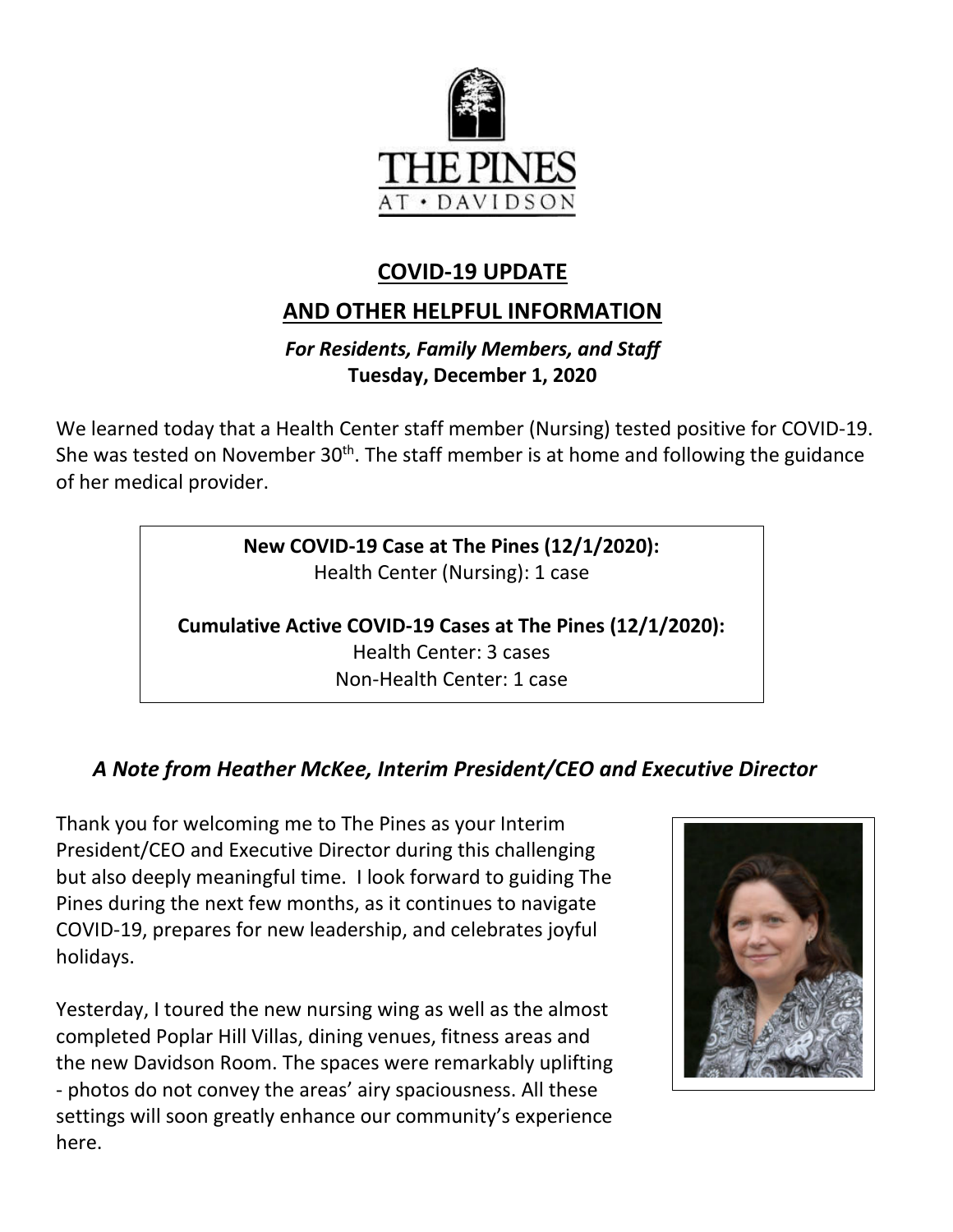So many of you – residents and staff - have helped to create and shape The Pines over the years. And some of you just joined our community – we are glad you are here! As a graduate of Davidson College and resident here in Town, the Pines holds a special place in my heart. I am grateful for the visionary founders and current Directors, dedicated and caring staff, and the wonderful residents who make the Pines such an outstanding place to live and serve.

In the coming weeks, we will find opportunities to engage together in conversations - by phone, video, or in-person - so that I can help meet the needs of this community during this delicate time of transition. I am here to listen, guide, and help prepare our community for the promise that next year brings.

#### **ADDITIONAL INFORMATION**

#### **CONSTRUCTION ON CAMPUS THIS WEEK**

You may have noticed that the Resident Art and Graffiti wall on the second floor of the Jetton Community Center is being removed. Great progress is being made in the construction of the new Davidson Room and Game Room in that area. We will miss these delightful creative expressions by members of the Pines community. Resident Bill Reinke, with the help of dining staff member Jacob Boatsman, created a delightful video of this wall, which you can watch by clicking here: [Wall](https://youtu.be/T4MP9yAgfOY)

The following construction will also impact residents soon: the hallway in front of the 2<sup>nd</sup> floor bathrooms will be closed for a couple of weeks while finish work is being completed in that area. We are hoping to reopen these bathrooms as soon as possible. Residents arriving for waited-service dining will enter the dining room through a new entryway that will be created at the end of the temporary wall that is located across from the staircase/elevator.

Additionally, the hallway between the kitchen and Assisted Living wing will be closed for several weeks to accommodate construction related to the new pub and rooftop terrace.

#### **COVID-19 GUIDANCE**

With COVID-19 cases rising in North Carolina, Governor Roy Cooper issued an Executive Order (No. 180) on Wednesday, November 25<sup>th</sup>, which tightens mask requirements and enforcement. The Executive Order will run through December 11<sup>th</sup>. To read more about this important safety measure, please click here: [Mask Requirements](https://governor.nc.gov/news/cases-rising-rapidly-north-carolina-tightens-existing-mask-requirements-and-enforcement)

If a resident or staff member celebrated the Thanksgiving holiday with extended family, we hope you had an enjoyable visit. We encourage you, however, to monitor and act quickly if you experience any COVID-19 symptoms. Residents who left campus should self-quarantine for a 14-day period.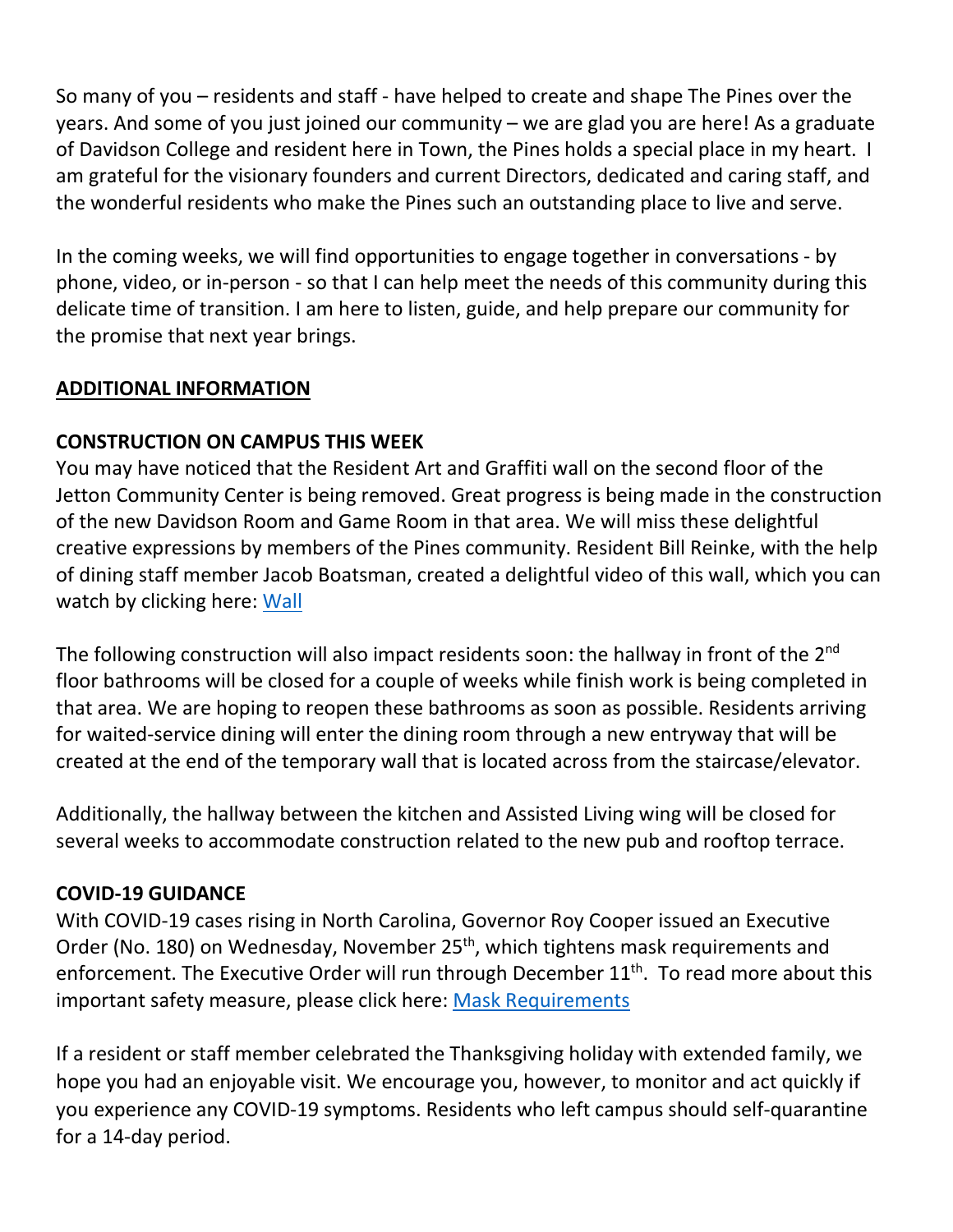#### **A BURST OF COLOR**

We thank Rich Dynesius, a future resident of the Villas at Poplar Hill, for sharing this photo of his sister's Christmas cactus, in full bloom with delightful holiday colors.



### **CONTINUUM UPDATE**

Continuum technicians visited the Cottages as well as Villas in Laurel Ridge and Hickory Crest on Monday (11/30). On Tuesday (12/1), they visited some apartments in the Main Building on Tuesday and will continue to work there on Wednesday.

Since Continuum is ahead of schedule and will most likely finish the Main Building this Thursday (12/3), they will return to the Cottages and Laurel Ridge/Hickory Crest Villas on Thursday (12/3) and Friday (12/4) if residents were not home during their initial effort to visit.

All Independent Living residences will be visited by a Continuum tech during the listed timeframe, but a technician might arrive early if visits are brief (which has been the situation, thus far). If devices have previously been upgraded on all tv's then no additional service is needed at this time and the visit will be very short!

Also, please ask the Continuum technician to review how to use the new remote and address any other concerns you may have. It may be helpful to practice using the remote a few times together with the Continuum representative.

**Tuesday (12/1) – Thursday (12/3)**

| <b>Main Building</b> | (Units 101 - 369) |
|----------------------|-------------------|
| First floor          | (Units 101 - 148) |
| Second floor         | (Units 200 - 269) |
| Third floor          | (Units 301 - 369) |